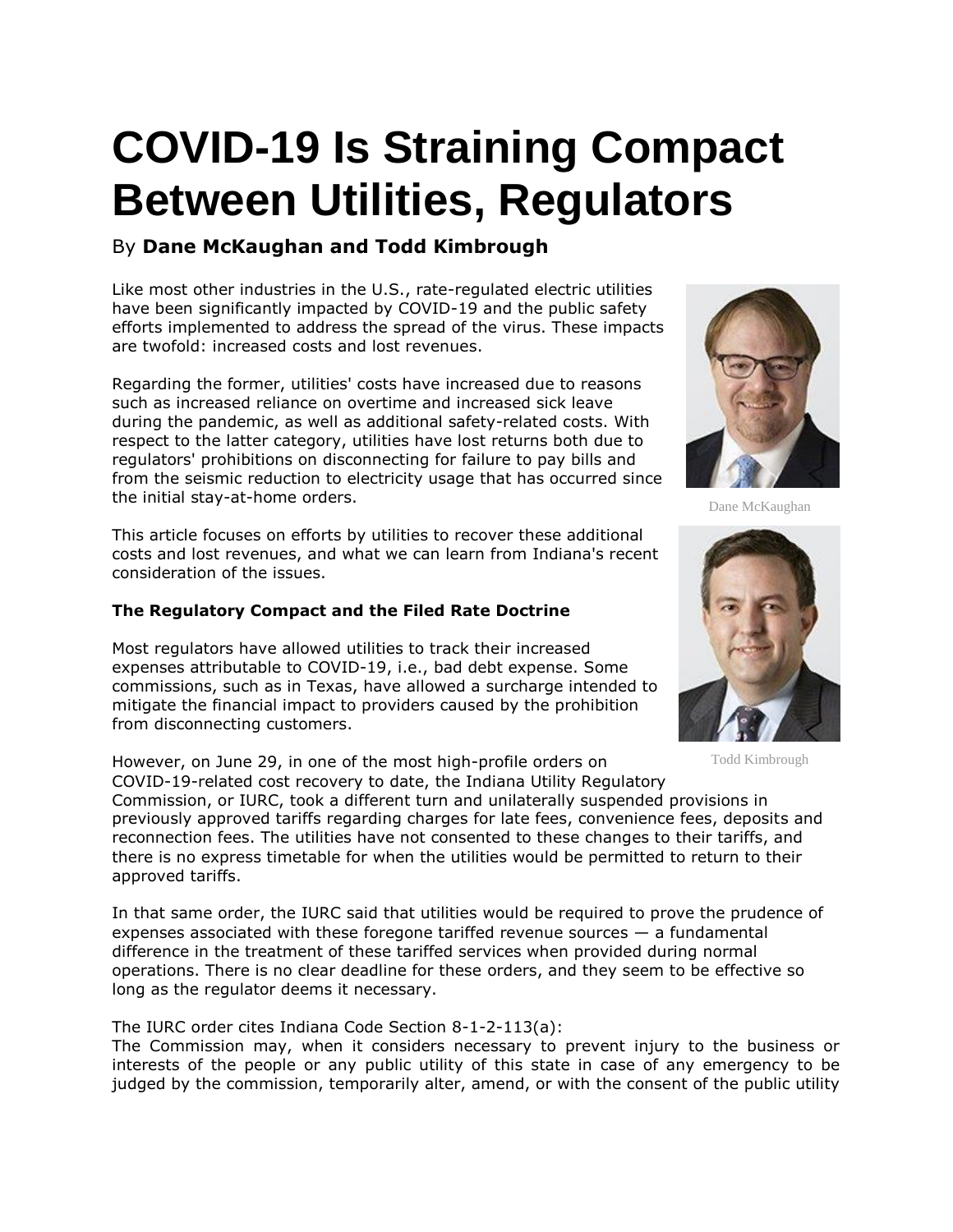concerned, suspend any existing rates, service practices, schedules, and order relating to or affecting any public utility or part of any public utility in this state.

The IURC nonetheless ordered the utilities to cease charging the tariffed rates for these services. This raises a number of legal and policy problems.

Given that the utilities did not consent to this action, and that the IURC's order is openended rather than temporary, there does not appear to be legal, statutory authority for the IURC's order. Moreover, the IURC's order violates the long-standing filed rate doctrine.

This doctrine holds that a utility must charge its tariffed rates at all times until they are changed in a subsequent rate proceeding, and has been central to numerous [U.S. Supreme](https://www.law360.com/agencies/u-s-supreme-court)  [Court](https://www.law360.com/agencies/u-s-supreme-court) cases over many decades. Courts have even found the filed rate doctrine to require charging tariffed rates that were established with inflated costing information.

This article, however, explores an additional problem with the IURC's action — namely, that abruptly and unilaterally reducing previously approved sources of revenue used to meet the utility's authorized revenue requirement may run afoul of the regulatory compact between regulated utilities and their regulators.

Interestingly, the June 29 order acknowledges the regulatory compact, stating: "Under the regulatory compact, at a base level, utilities are obligated to provide safe, reliable service and customers are obligated to pay just and reasonable rates for any such service they receive." Put another way, utilities are entitled to earn revenues sufficient to recover reasonable costs and have a reasonable opportunity for a fair return on their investment, in exchange for providing universal service.

This raises the basic question: Can rates remain just and reasonable when — without the utilities' consent or a supporting cost of service study  $-$  a regulator zeroes out a previously approved revenue source in a tariff, without assurance that the utility can recover these revenues and associated returns later?

## **Recovery of Extraordinary Costs Related to Acts of God**

Additionally, the June 29 order rejected the utilities' request to establish a regulatory asset for increased operation and maintenance and financing costs caused by the response to COVID-19, stating that insufficient evidence exists that the utilities faced substantial financial burden warranting extraordinary relief. The order concludes that costs "are not the direct result of a specific emergency government direction … [and have not] created [nor] will create any substantial financial burden on the utility."

Consequently, the IURC concluded that operation and maintenance costs should be considered in a subsequent phase, "and/or through an individual utility's request for a sub docket wherein evidence of the impact of any costs or offsetting savings can be presented and considered in an evidentiary hearing." The Office of Utility Consumer Counselor, or OUCC, argued that recovery of increased operation and maintenance expenses should only be permitted if the utility takes efforts to reduce other expenses, such as "deferring noncritical capital projects, reducing employee incentive payments, or taking advantage of lower interest rates for outstanding debt."

Despite recognizing that the COVID-19 pandemic is an extraordinary event similar to other acts of God such as hurricanes, neither the June 29 order nor the OUCC comments focus on whether the increased operation and maintenance expenses are reasonable and prudently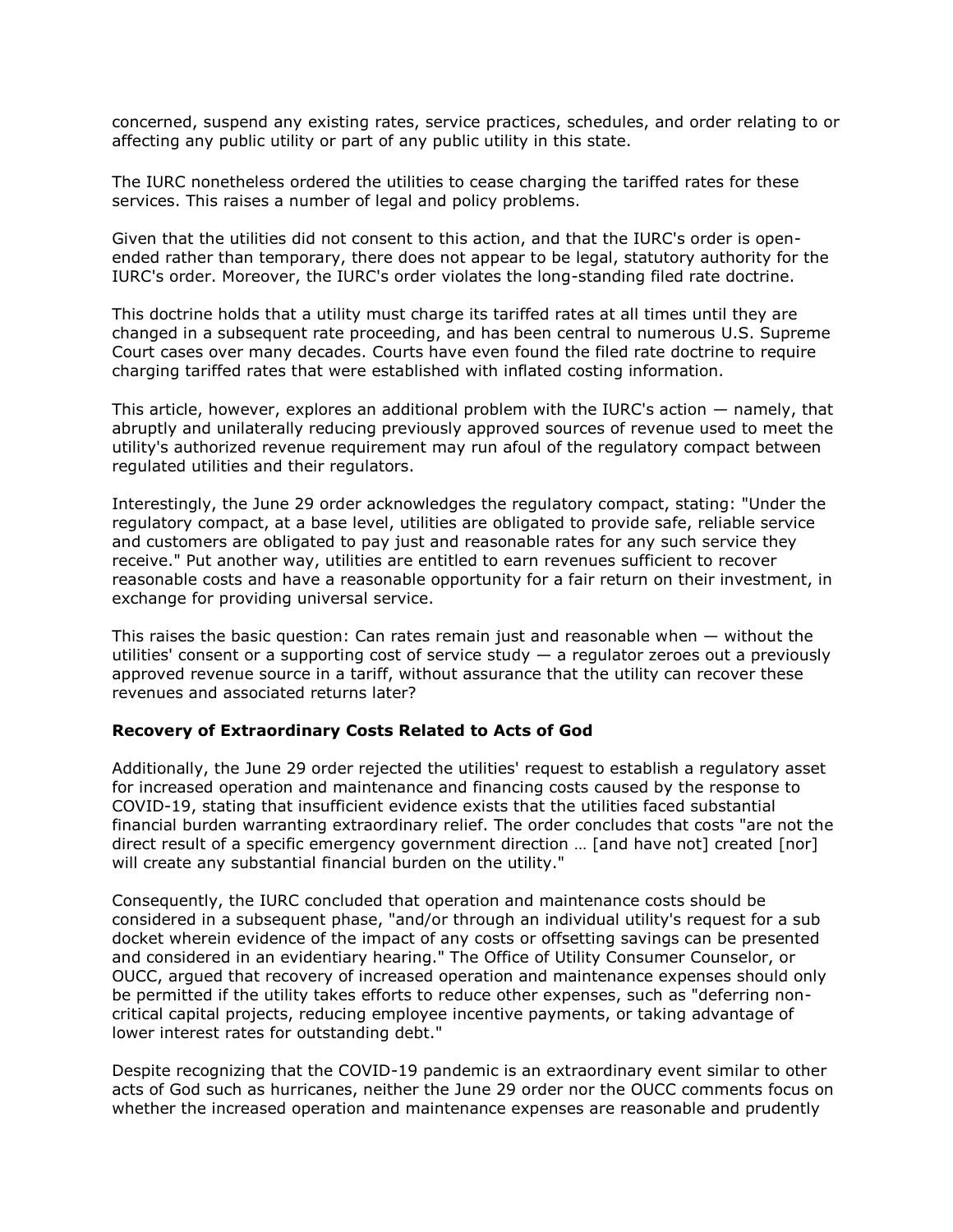incurred, which is the normal standard applied to whether costs are recoverable. Instead they suggest that other factors should control whether the utility can recover these costs, including the lack of specific emergency government direction, the financial burden on the utility and whether the utility has refinanced debt.

These criteria for cost recovery differ materially from those applied in other states, and for previous acts of God, i.e., hurricanes, ice storms, etc. Decades of case law from across the country supports this concept. Typically, in the natural disaster context and otherwise, utilities are allowed to recover expenses that are not the product of imprudence, and which are used and useful in the provision of service.

Questions of whether the utility is cutting employee compensation, or whether it is acting in response to the act of God or the government's orders associated with the act of God, are normally irrelevant — because, as the June 29 order notes, under the regulatory compact utilities are obligated to provide safe, reliable service and customers are obligated to pay just and reasonable rates. Traditionally, just and reasonable rates charged by a utility are based in cost of service ratemaking principles.

Importantly, unanticipated costs to a utility caused by an act of  $God - such as a hurricane$ or pandemic — create problems for recovery in normal rate cases. In a typical rate case, a utility's rates are set based on its costs and the level of investment in a normalized test year.

Because rates are set anticipating normal operations, any nonrecurring costs during that test period are deleted. So, even assuming a utility filed a new rate case where the test year included these unanticipated COVID-19-related effects, a utility would be at great risk that it could not recover them.

This is one reason why regulators often allow utilities to recover unanticipated costs resulting from an act of God through riders outside the normal ratemaking process. Impeding recovery of increases in operation and maintenance expenses resulting from an act of God puts a utility's ability to recover these extra costs at risk, and encourages the utility to reduce other operation and maintenance costs to compensate for its losses which in turn reduces the quality of service provided during that extraordinary time relative to normal operations.

The requirement to link recovery of unanticipated COVID-19-related operation and maintenance costs to unrelated factors, i.e., debt refinancing, is limited to Indiana at this time. But other regulators will likely have to address these same issues — and the linking of recovery of legitimate costs to unrelated considerations could impair other utilities as they seek to recover increased operation and maintenance expenses elsewhere.

This article does not suggest that these public safety orders were unnecessary, or that protecting customers from higher rates during this economic downturn is not merited. But the policy choice of how to mitigate the financial burden on customers should not drive the legal analysis related to utility cost recovery.

Tools such as securitization can lessen any impact on customers. Likewise, commissions can use longer amortization periods for riders to minimize the immediate effects on consumers.

The IURC analysis failed to consider important aspects of the legal framework that defines the relationship between the state and a rate-regulated utility. For instance, in order to be consistent with the regulatory compact, the utilities' request for extraordinary relief should